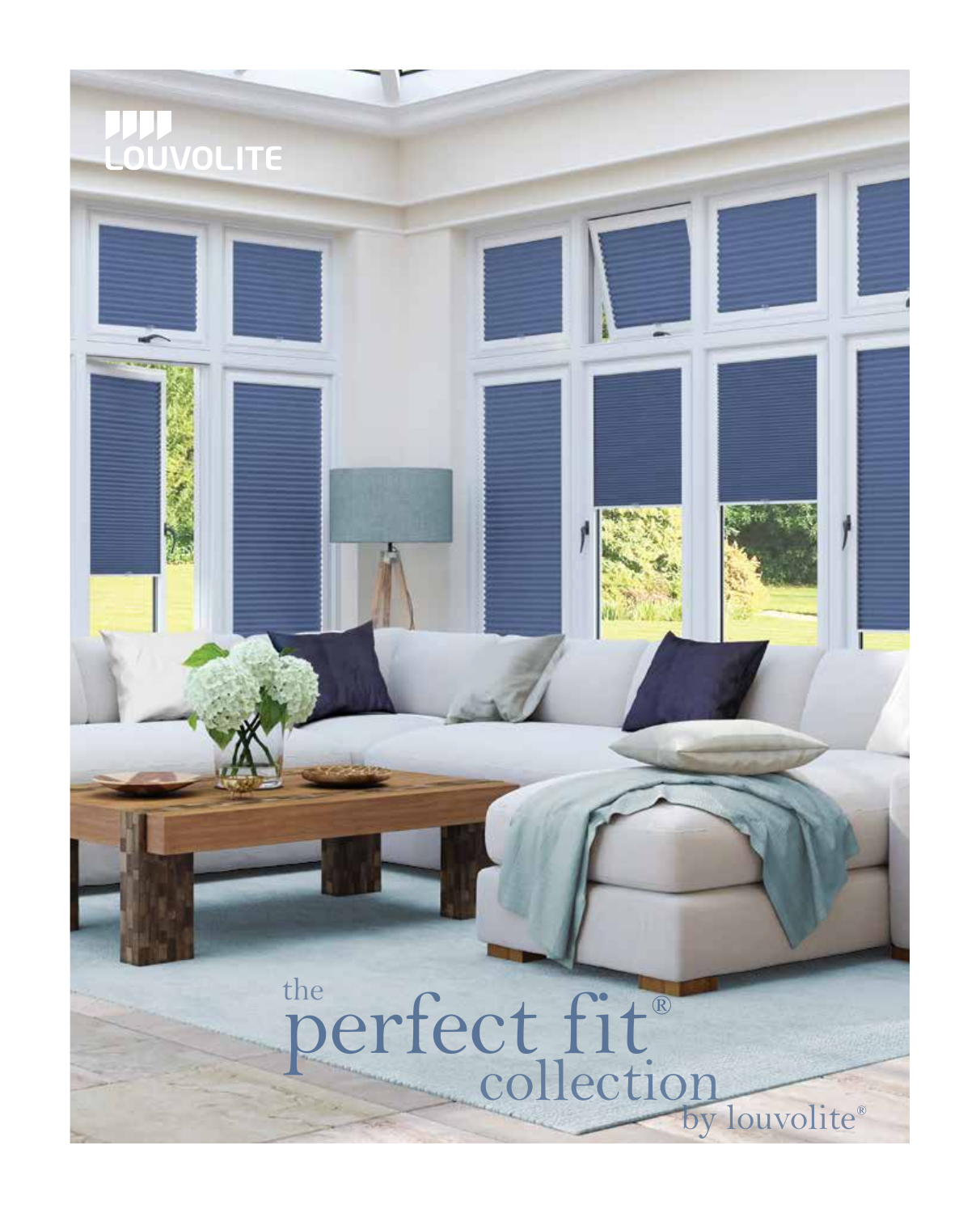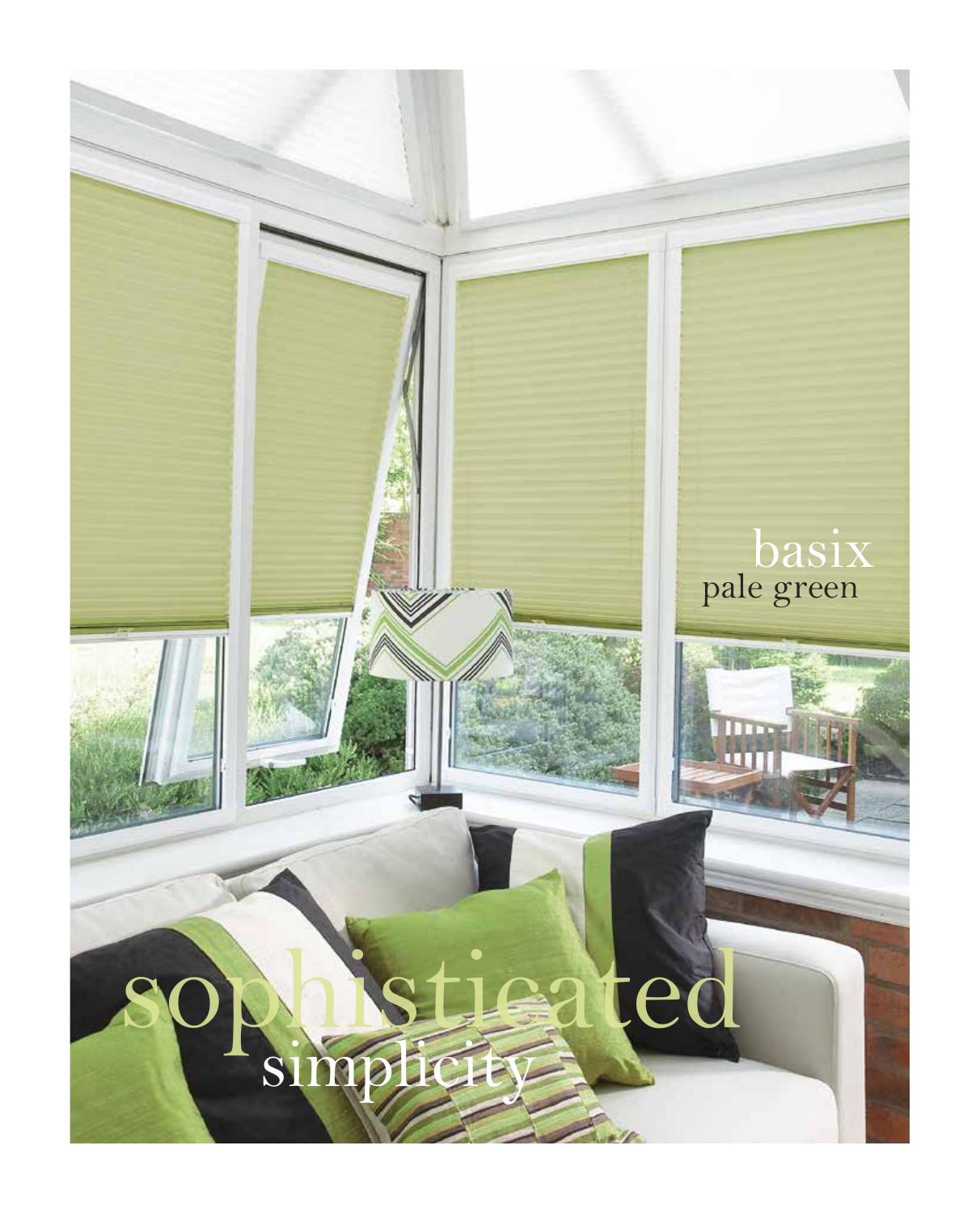### perfect fit<sup>®</sup> roller, pleated & venetian blinds for double glazed windows, doors and conservatories







## no screwing no drilling,

Louvolite Perfect Fit® is the most attractive and innovative window blind available on the market today. It's unique because the window blind fits neatly into a stylish frame which moves together with the windows and doors when they are opened and closed, giving you the perfect combination of shade and ventilation.

- Available in a huge range of fabric colours and designs to match your interior design scheme
- No drilling or screwing into your window frames for a quick and clean installation
- Reduced gaps at the edge of the blinds increases your privacy
- Child safe because there are no loose operating cords or loops
- Leaves window sills clutter free
- Easily removable for cleaning

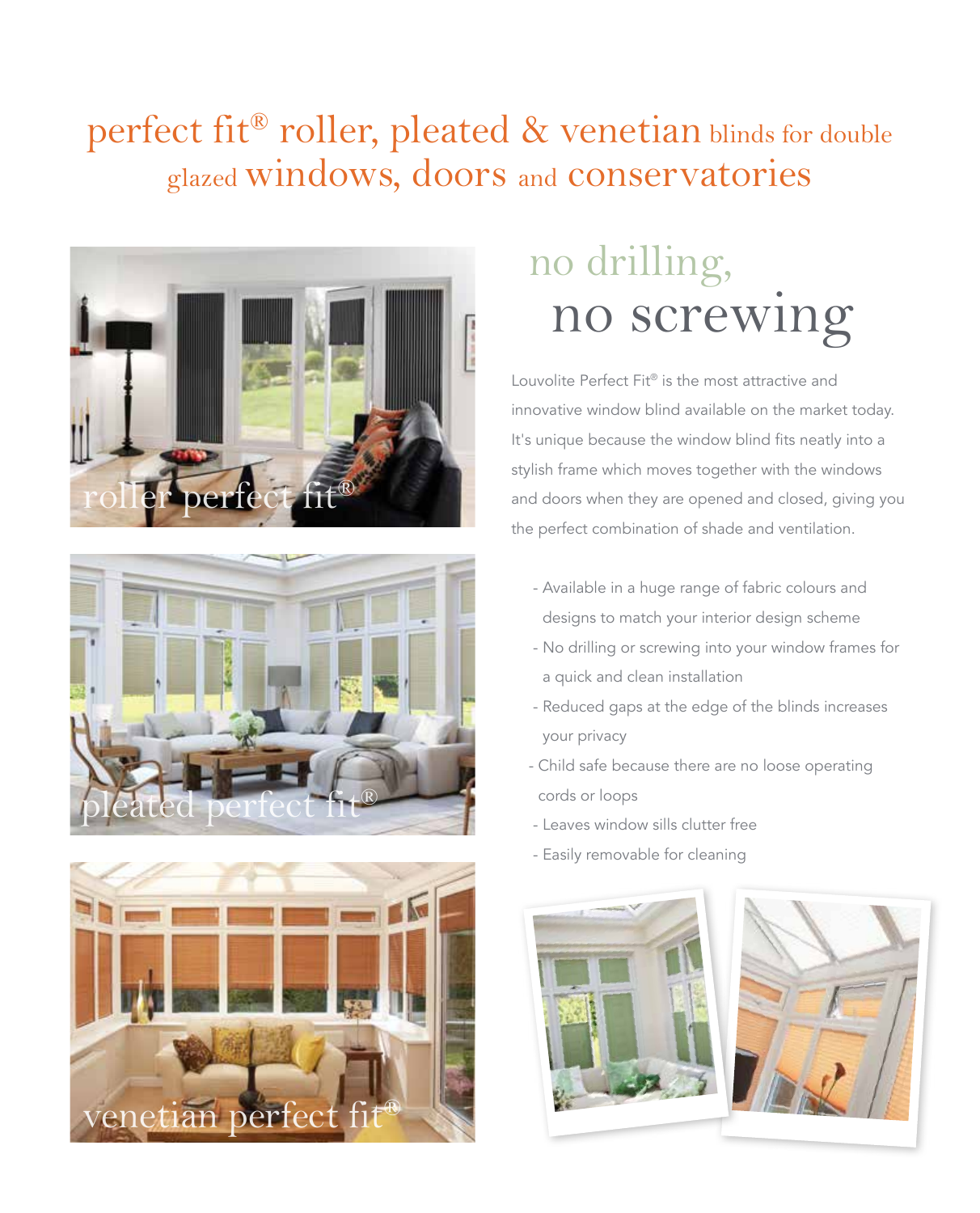

#### for every room revolutionary design

Louvolite® Perfect Fit® is a revolutionary system that enables window blinds to be fitted perfectly onto most double glazed windows and doors, with no holes drilled into your uPVC frame.

The unique Perfect Fit® blind fits neatly onto the window and enhances your privacy because there are no gaps down the side of the blind.

Whether you select a contemporary design for the living room, a blackout fabric for the bedroom or a moisture resistant print for the bathroom, our blind collection in combination with the Perfect Fit® system is the ultimate in style and safety.











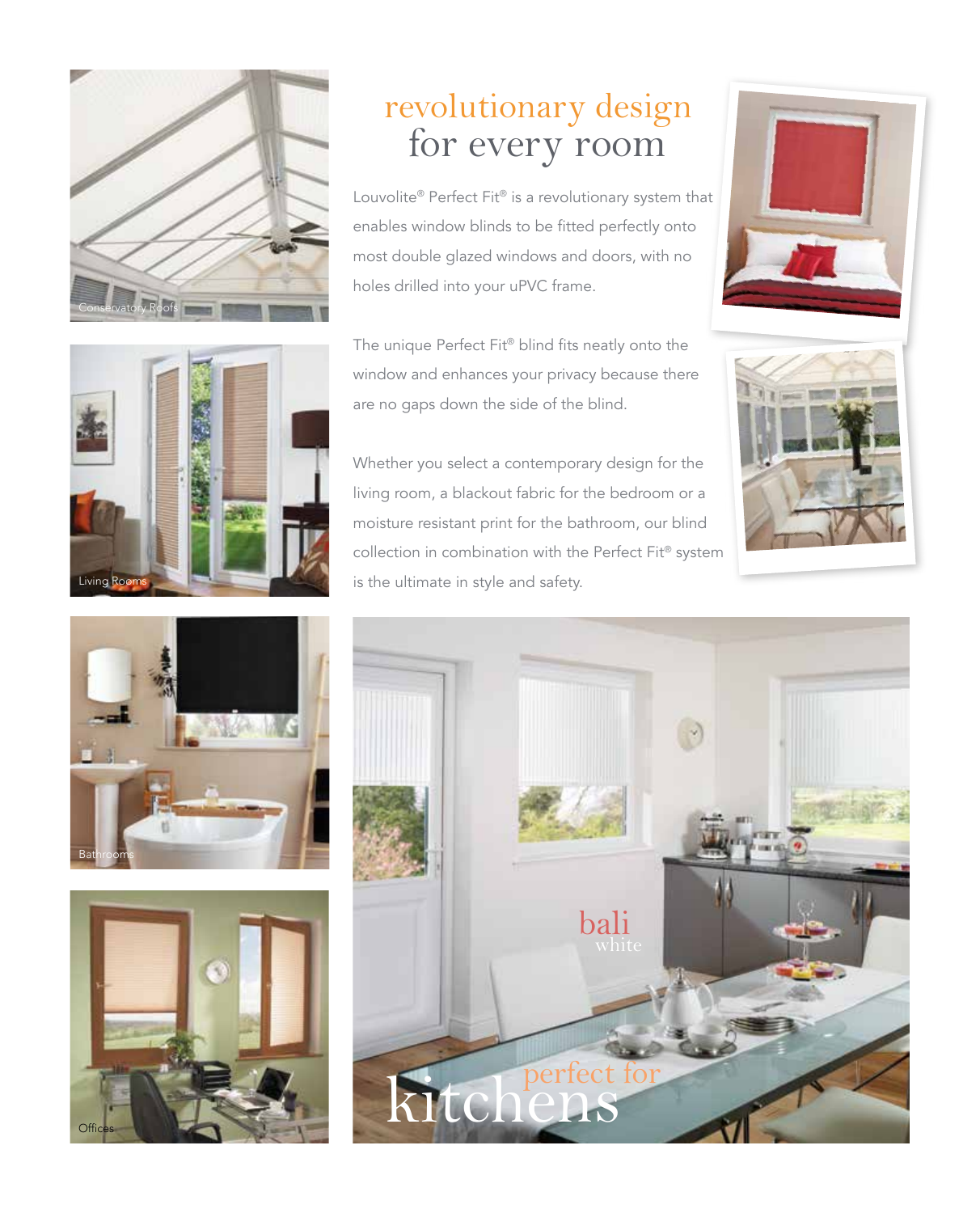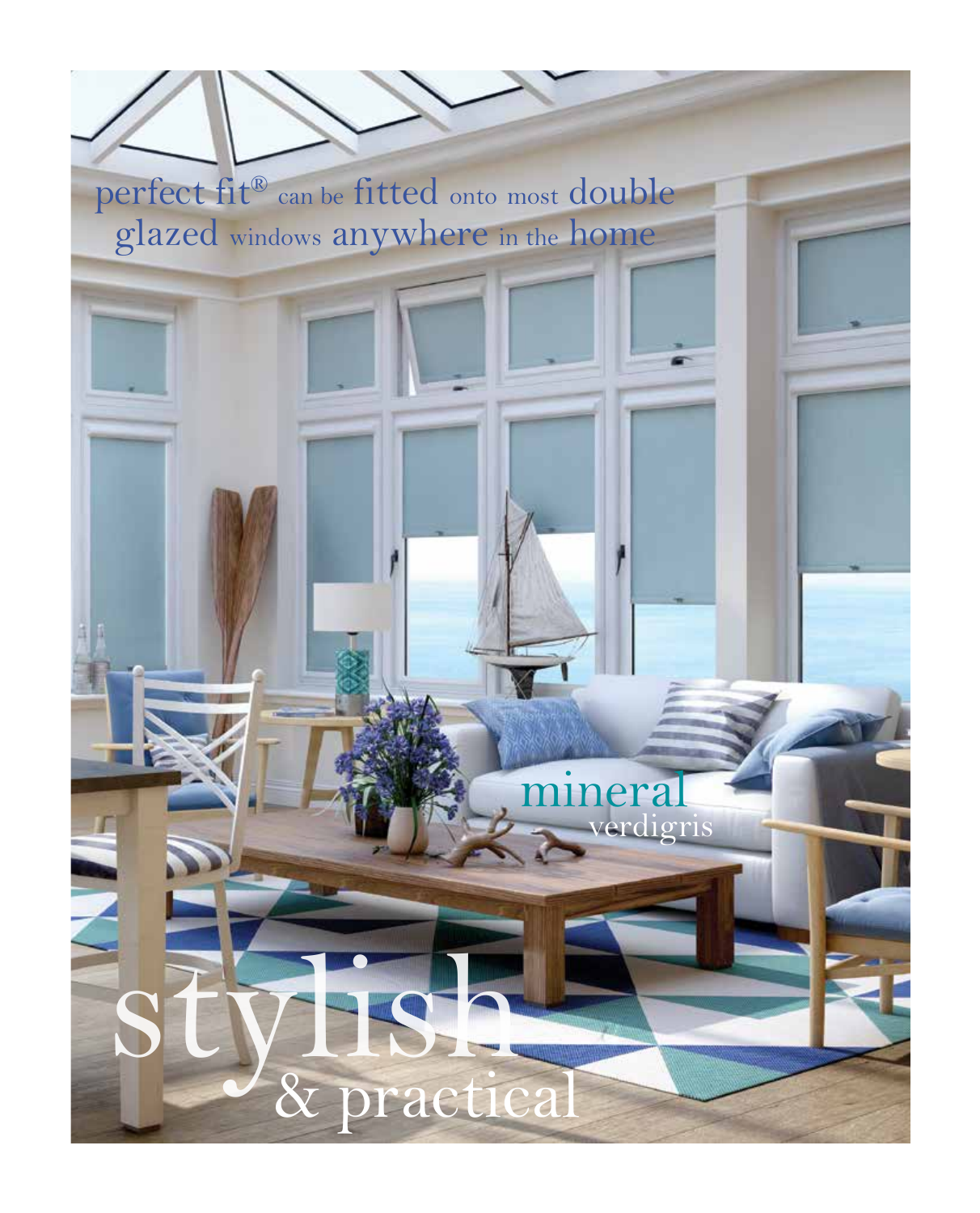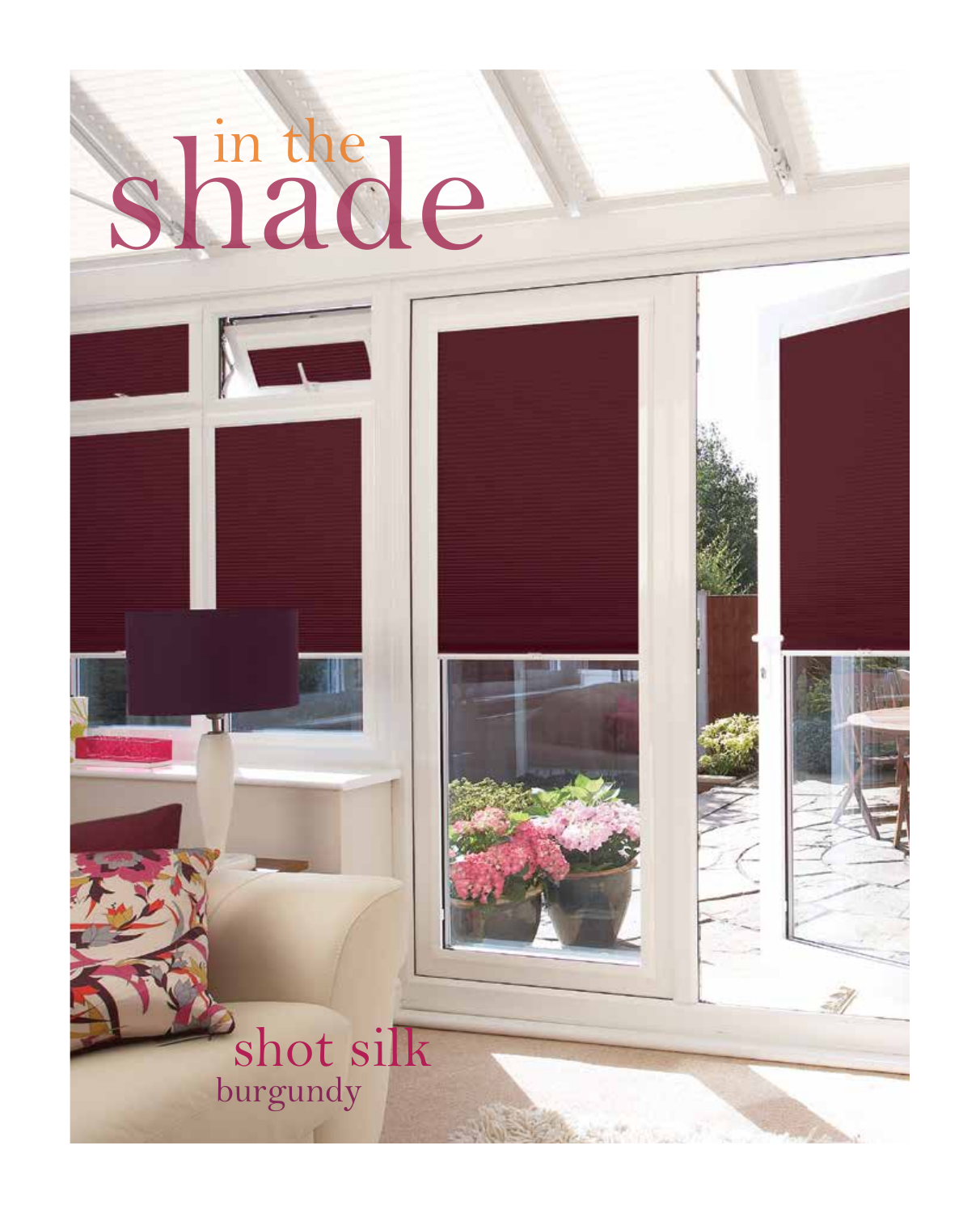### offering practicality, flexibility, complete safety, a range of frame colours and fantastic fabrics to choose from

One of the unique features of the Perfect Fit® frame is its thermal efficiency. The frame fits flush against your window to help reduce heat build up in summer and retain heat in winter, in turn keeping your cooling and heating bills to a minimum!

To further maximise the superb insulating qualities of the Perfect Fit® system, you can choose our energy efficient fabrics and save yourself up to 15% on your annual fuel bills.





white

silver

brown



golden oak



# a perfect<br>match

Whether you have clean white uPVC window frames or a rich mahogany effect, we are sure to have a Perfect Fit® frame to match your window perfectly.

#### practical & durable safe & stylish

We all know that as children grow their curiosity does too, which is why here at Louvolite® we make child safety a real priority.

Our window blinds are always designed with safety in mind and Perfect Fit® blinds are a great option because they don't require pull cords or chains.